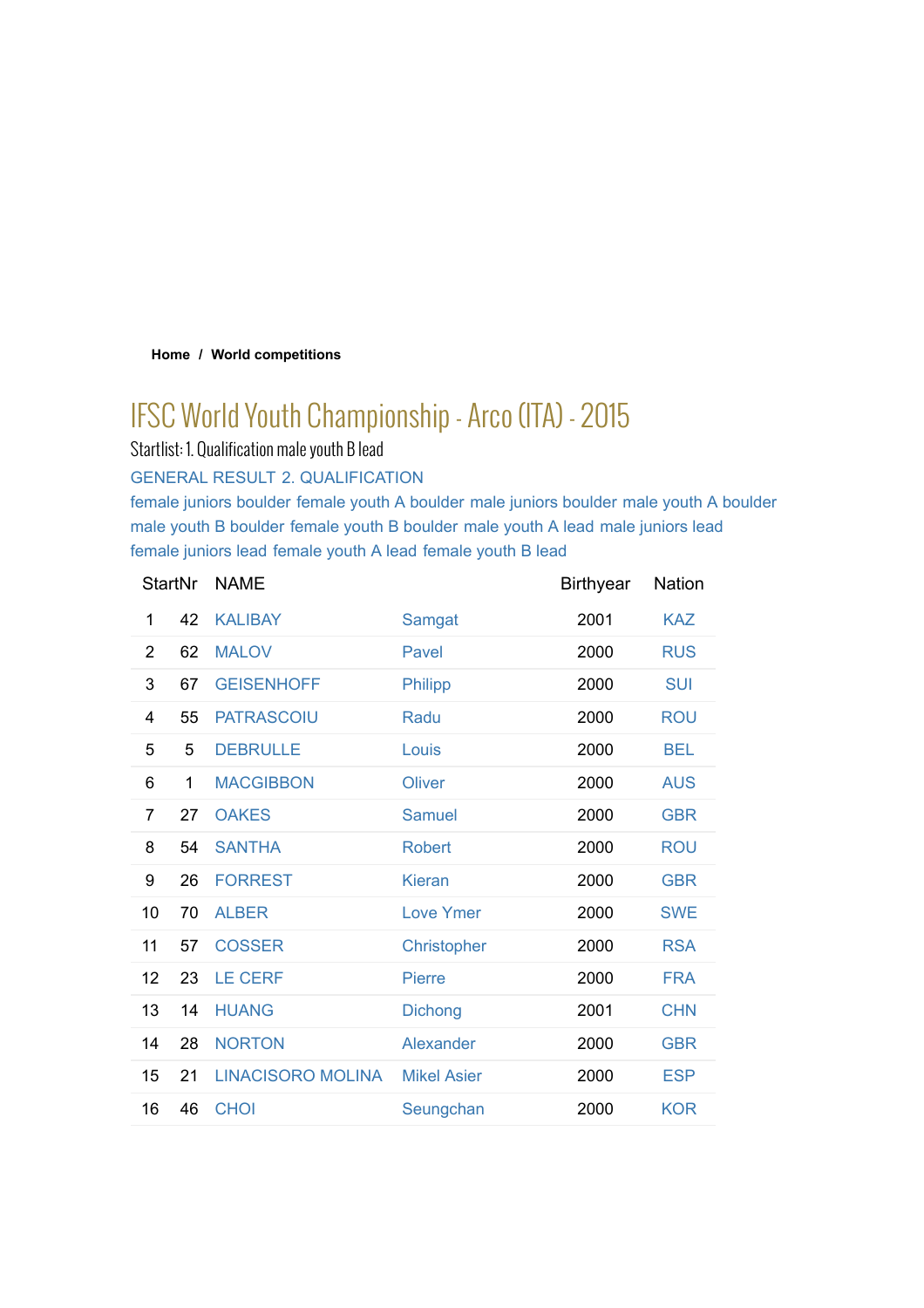| <b>StartNr</b> |                | <b>NAME</b>             |                       | <b>Birthyear</b> | Nation     |
|----------------|----------------|-------------------------|-----------------------|------------------|------------|
| 17             | 43             | <b>SHIN</b>             | Yugwan                | 2000             | <b>KOR</b> |
| 18             | 80             | <b>GORDON</b>           | Clay                  | 2001             | <b>USA</b> |
| 19             | 29             | <b>PAPADIMITRIOU</b>    | <b>Theocharis</b>     | 2001             | <b>GRE</b> |
| 20             | 8              | <b>IVANOV</b>           | Petar                 | 2000             | <b>BUL</b> |
| 21             | 35             | <b>BIAGINI</b>          | <b>Pietro</b>         | 2000             | <b>ITA</b> |
| 22             | 13             | <b>YUFEI</b>            | pan                   | 2000             | <b>CHN</b> |
| 23             | 37             | <b>KONISHI</b>          | <b>Katsura</b>        | 2001             | <b>JPN</b> |
| 24             | 63             | <b>MOROZOV</b>          | Georgiy               | 2000             | <b>RUS</b> |
| 25             | 11             | <b>WITWICKI</b>         | Joseph                | 2000             | <b>CAN</b> |
| 26             | 79             | <b>GOODACRE</b>         | Joe                   | 2001             | <b>USA</b> |
| 27             | 16             | <b>SANCHEZ MARTINEZ</b> | <b>JUAN SEBASTIAN</b> | 2001             | COL        |
| 28             | 81             | <b>KEPL</b>             | Lucas                 | 2000             | <b>USA</b> |
| 29             | 77             | <b>OSADCHYI</b>         | Leonid                | 2001             | <b>UKR</b> |
| 30             | 64             | <b>BOGOLIN</b>          | <b>Maks</b>           | 2000             | <b>SLO</b> |
| 31             | 41             | <b>NIKULIN</b>          | <b>David</b>          | 2001             | <b>KAZ</b> |
| 32             | 36             | <b>TAJIMA</b>           | Mizuki                | 2000             | <b>JPN</b> |
| 33             | 52             | <b>KUPS</b>             | Kajetan               | 2001             | <b>POL</b> |
| 34             | 74             | <b>KILIC</b>            | <b>AHMET YUSUF</b>    | 2000             | <b>TUR</b> |
| 35             |                | <b>ARTURS</b>           | <b>Kozels</b>         | 2000             | LAT        |
| 36             | $\overline{7}$ | <b>HERBOS</b>           | Aiko                  | 2001             | <b>BEL</b> |
| 37             | 78             | <b>TKACHOV</b>          | <b>Mykhailo</b>       | 2001             | <b>UKR</b> |
| 38             | 25             | <b>AVEZOU</b>           | <b>Sam</b>            | 2001             | <b>FRA</b> |
| 39             | 53             | <b>BAK</b>              | Rafal                 | 2001             | <b>POL</b> |
| 40             | 8              | <b>ALAVES</b>           | <b>Nico</b>           | 2000             | <b>CAN</b> |
| 41             | 72             | <b>GULRENK</b>          | <b>MIRAC</b>          | 2000             | <b>TUR</b> |
| 42             | 20             | <b>RIVADENEIRA</b>      | Oscar                 | 2001             | ECU        |
| 43             | 40             | <b>BESMERTNYKH</b>      | <b>Sergey</b>         | 2000             | <b>KAZ</b> |
| 44             | 39             | <b>YURIN</b>            | Andrey                | 2000             | <b>KAZ</b> |
| 45             | 45             | <b>JO</b>               | Daehyeon              | 2000             | <b>KOR</b> |
| 46             | 75             | <b>TKACHUK</b>          | <b>Mykhayil</b>       | 2000             | <b>UKR</b> |
| 47             | 12             | <b>MCLAUGHLIN</b>       | <b>Hunter</b>         | 2000             | <b>CAN</b> |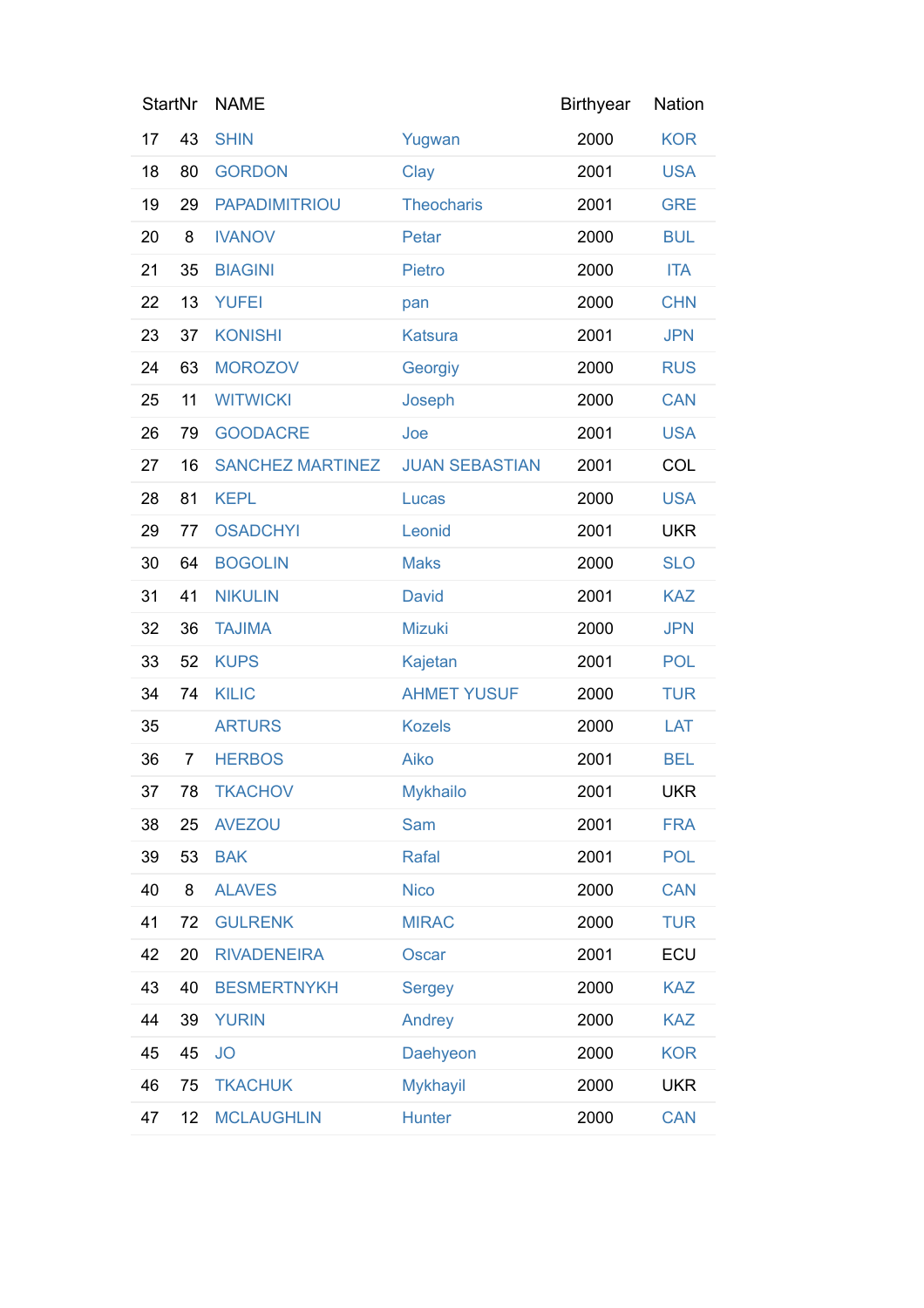| <b>StartNr</b> |                         | <b>NAME</b>                       |                   | <b>Birthyear</b> | Nation     |
|----------------|-------------------------|-----------------------------------|-------------------|------------------|------------|
| 48             | 47                      | <b>VILLEGAS GARCÍA</b>            | <b>Thor</b>       | 2001             | <b>MEX</b> |
| 49             | 38                      | <b>DOHI</b>                       | Keita             | 2000             | <b>JPN</b> |
| 50             | 32                      | <b>KIEM</b>                       | <b>Felix</b>      | 2001             | <b>ITA</b> |
| 51             | 51                      | <b>CORNAH</b>                     | Joshua            | 2000             | <b>NZL</b> |
| 52             | 24                      | <b>MARTIN</b>                     | <b>Nathan</b>     | 2001             | <b>FRA</b> |
| 53             | 3                       | <b>UZNIK</b>                      | Nicolai           | 2000             | <b>AUT</b> |
| 54             | 15                      | <b>ROMERO SALGUEDO</b>            | <b>Juan Diego</b> | 2000             | COL        |
| 55             | 56                      | <b>BLOKKER</b>                    | <b>Damien</b>     | 2000             | <b>RSA</b> |
| 56             | 58                      | <b>NAUDE</b>                      | <b>David</b>      | 2001             | <b>RSA</b> |
| 57             | 10                      | <b>HAIGHT</b>                     | <b>Mitchell</b>   | 2001             | <b>CAN</b> |
| 58             | 44                      | <b>SHIN</b>                       | Chanwoo           | 2000             | <b>KOR</b> |
| 59             | 31                      | <b>PEREIRA</b>                    | <b>Bharath</b>    | 2000             | <b>IND</b> |
| 60             | 59                      | <b>FOXCROFT</b>                   | Liam              | 2001             | <b>RSA</b> |
| 61             | 71                      | <b>WINGARDH</b>                   | <b>Samuel</b>     | 2000             | <b>SWE</b> |
| 62             | 18                      | <b>MARSIK</b>                     | <b>Ales</b>       | 2000             | <b>CZE</b> |
| 63             | 69                      | <b>KURIC</b>                      | Peter             | 2001             | <b>SVK</b> |
| 64             | 60                      | <b>MICHUROV</b>                   | Nikolai           | 2000             | <b>RUS</b> |
| 65             | 66                      | <b>GOLEJ</b>                      | <b>Nik</b>        | 2001             | <b>SLO</b> |
| 66             | 22                      | <b>FERRERA</b>                    | Léo               | 2000             | <b>FRA</b> |
| 67             | 33                      | <b>PICCOLRUAZ</b>                 | <b>David</b>      | 2000             | <b>ITA</b> |
| 68             | $\overline{\mathbf{4}}$ | <b>STEINWENDTNER</b>              | Paul              | 2000             | <b>AUT</b> |
| 69             | $\overline{2}$          | <b>MULLINS</b>                    | <b>Mitchell</b>   | 2000             | <b>AUS</b> |
| 70             | 34                      | <b>SCHENK</b>                     | Filip             | 2000             | <b>ITA</b> |
| 71             | 61                      | <b>SHIRIAEV</b>                   | <b>Daniil</b>     | 2000             | <b>RUS</b> |
| 72             | 48                      | <b>ESTRADA DE ARTOLA Emmanuel</b> |                   | 2001             | <b>MEX</b> |
| 73             | 19                      | <b>PACHECO</b>                    | Mateo             | 2001             | ECU        |
| 74             | 76                      | <b>KRINETSKY</b>                  | Oleksii           | 2000             | <b>UKR</b> |
| 75             | 17                      | <b>HEJDUSEK</b>                   | Radim             | 2001             | <b>CZE</b> |
| 76             | 6                       | <b>PEETERS</b>                    | <b>Harold</b>     | 2000             | <b>BEL</b> |
| 77             | 30                      | <b>TEGAR</b>                      | Achmad            | 2000             | <b>INA</b> |
| 78             | 68                      | <b>CHUAT</b>                      | <b>Dylan</b>      | 2000             | <b>SUI</b> |